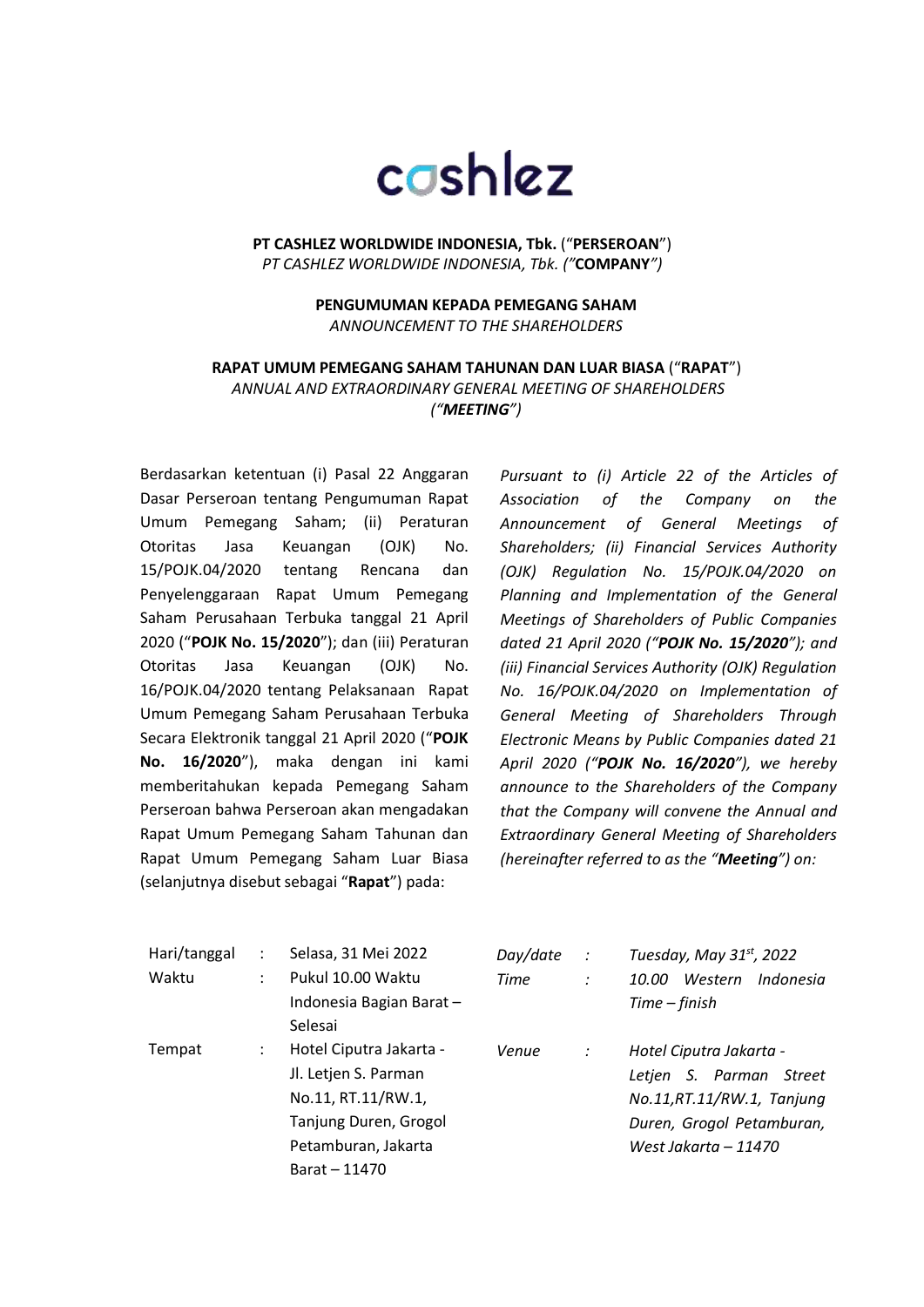Pemegang Saham yang berhak hadir dalam Rapat adalah yang namanya tercatat dalam Daftar Pemegang Saham Perseroan pada tanggal 28 April 2022 sampai dengan pukul 16.00 Waktu Indonesia Barat dan pemilik saham Perseroan pada sub rekening efek PT Kustodian Sentral Efek Indonesia ("KSEI") pada penutupan perdagangan saham Perseroan di Bursa Efek Indonesia tanggal 28 April 2022.

Sesuai dengan ketentuan Pasal 23 ayat 17 Anggaran Dasar Perseroan dan Pasal 52 POJK No. 15/2020, pemanggilan Rapat kepada pemegang saham berikut mata acara Rapat akan dimuat dalam situs web penyedia e-RUPS, situs web Bursa Efek Indonesia dan situs web Perseroan selambat-lambatnya tanggal 9 Mei 2022.

Berdasarkan ketentuan dalam Pasal 22 ayat 6 Anggaran Dasar Perseroan dan Pasal 16 ayat (1) dan (2) POJK No. 15/2020, Pemegang Saham yang dapat mengusulkan mata acara Rapat adalah 1 (satu) Pemegang Saham atau lebih yang mewakili 1/20 (satu per dua puluh) atau lebih dari jumlah seluruh saham dengan hak suara, serta harus diterima oleh Direksi Perseroan paling lambat 7 (tujuh) hari sebelum tanggal Pemanggilan Rapat, yaitu pada hari Kamis, 28 April 2022.

## **Informasi Tambahan Bagi Pemegang Saham**

Dalam rangka mencegah penularan *Corona Virus Disease* (COVID-19) dan untuk memenuhi ketentuan pemerintah yang berlaku terkait protokol penanganan Covid-19, serta memperhatikan Pasal 27 dan Pasal 28 POJK No.15/2020, Perseroan akan membatasi jumlah kehadiran dalam ruangan Rapat, oleh karena itu Perseroan sangat menghimbau pemegang saham untuk memberikan kuasa melalui fasilitas *Electronic General Meeting System* KSEI (easy.KSEI) yang disediakan oleh KSEI sebagai mekanisme pemberian kuasa secara elektronik (e-proxy) yang tersedia pada tautan https://easy.ksei.co.id dan juga dapat menghadiri Rapat secara virtual melalui https://akses.ksei.co.id.

*Shareholders who are entitled to attend the Meeting are those whose names are recorded in the Register of Shareholders of the Company as of 28th of April, 2022 until 16.00 Western Indonesia Time and the shareholders of the Company in sub security account with PT Kustodian Sentral Efek Indonesia ("KSEI") on the closing of stock trading of the Company at the Indonesian Stock Exchange on April 28th, 2022.*

*In accordance with the provisions of Article 23 paragraph 17 of the Company's Articles of Association and Article 52 of POJK No.15/2020, the invitation of the Meeting to the shareholders and the agenda of the Meeting will be posted on the e-GMS provider website, the Indonesia Stock Exchange website and The Company's website no later than May 9th, 2022.*

*Pursuant to Article 22 paragraph (6) of the Articles of Association of the Company and Article 16 paragraph (1) and (2) of POJK No. 15/2020, Shareholders who can propose the agenda of the Meeting are 1 (one) Shareholder or more who represent 1/20 (one twentieth) or more of the total shares with voting rights, and must be accepted by the Board of Directors of the Company at least 7 (seven) days prior the date of the Invitation of the Meeting, which due on Thursday, April 28th, 2022.*

## *Additional Information to the Shareholders*

*In order to prevent the outbreak of Corona Virus Disease (COVID-19) and to comply with prevailing government regulations related to the protocol of COVID-19 handling, and taking into account Article 27 and Article 28 of POJK No. 15/2020, the Company will limit the number of attendance in the Meeting room, therefore the Company strongly urges shareholders to grant power of attorney through the KSEI Electronic General Meeting System (easy.KSEI) facility provided by KSEI as an electronic power of attorney (e-proxy) mechanism which available at https://easy.ksei.co.id and can also attend Meetings virtually through https://akses.ksei.co.id.*